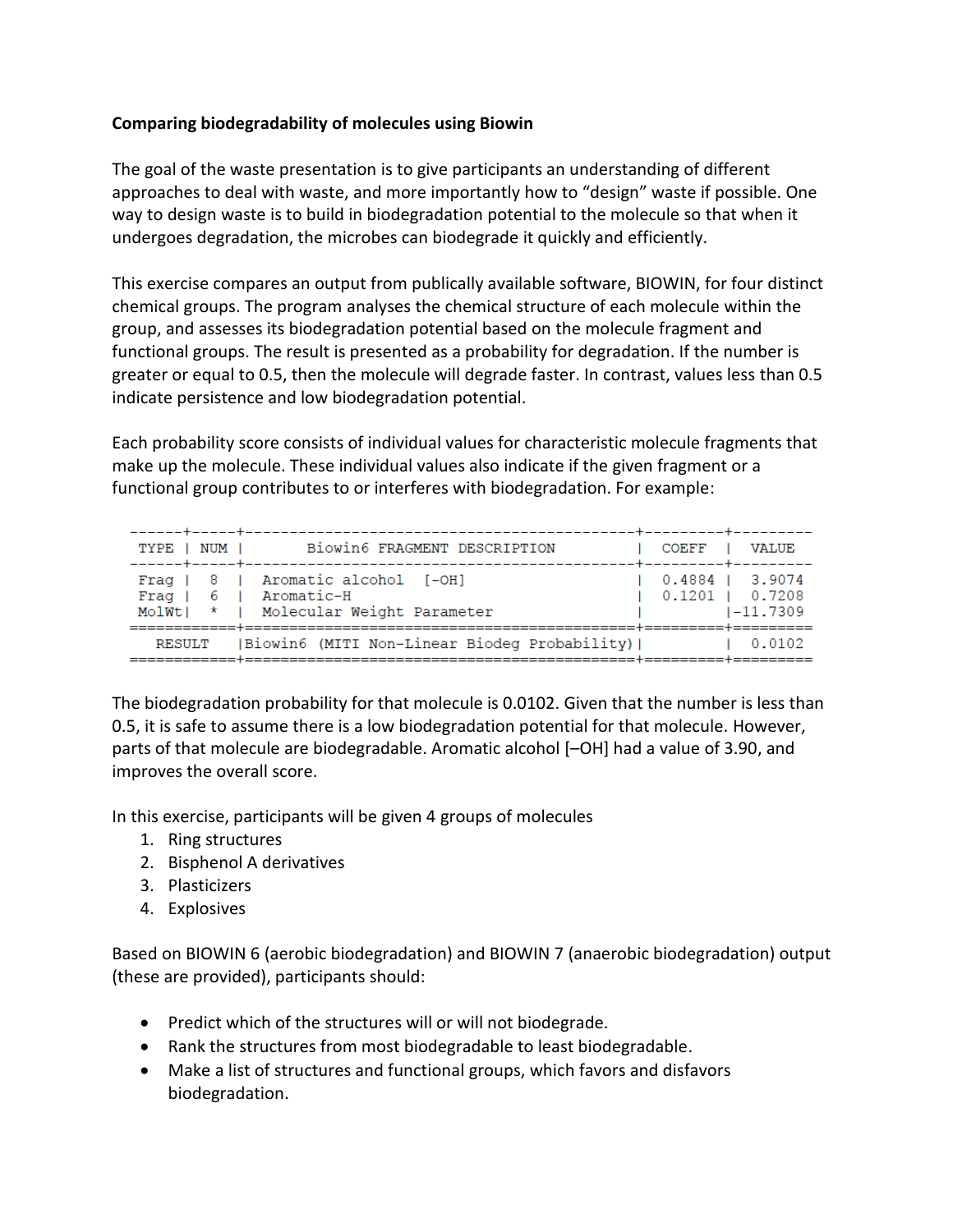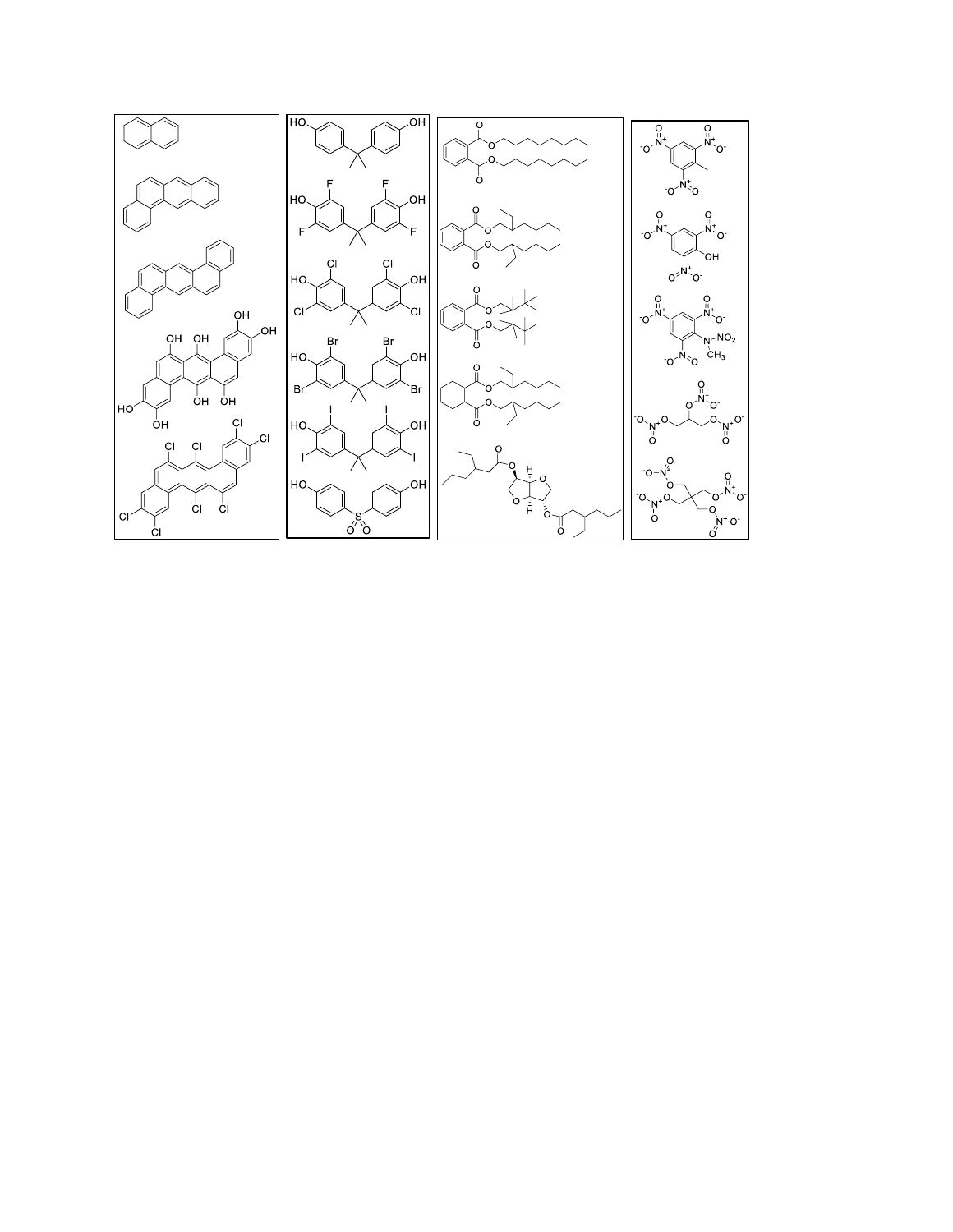**TEAM1** 



Increasing number of rings & molecular weight

| <b>Favors biodegradation</b> | <b>Disfavors biodegradation</b> |
|------------------------------|---------------------------------|
| $-OH$                        | - High molecular weight         |
| - Low molecular weight - Cl  |                                 |

| Most<br>biodegradable<br>(aerobic)   | 1 > 2 > 4 > 3 > 5 | Least<br>biodegradable  |
|--------------------------------------|-------------------|-------------------------|
| Most<br>biodegradable<br>(anaerobic) | 4 > 1 > 2 > 3 > 5 | l east<br>biodegradable |

**TEAM 2** 



Bisphenol A derivatives: Halogenated and BPS

| <b>Favors biodegradation</b><br>- Low molecular weight |  | <b>Disfavors biodegradation</b><br>- High molecular weight<br><b>Tertiary carbon BPA</b><br>Halogens, but F better<br>than Cl |                         |  |                        |  |
|--------------------------------------------------------|--|-------------------------------------------------------------------------------------------------------------------------------|-------------------------|--|------------------------|--|
| Most<br>biodegradable<br>(aerobic)                     |  |                                                                                                                               | 1>6>3>4>2>5             |  | Least<br>biodegradable |  |
| Most<br>biodegradable<br>(anaerobic)                   |  |                                                                                                                               | $6 > 2 > 4 = 5 > 3 > 1$ |  | Least<br>biodegradable |  |